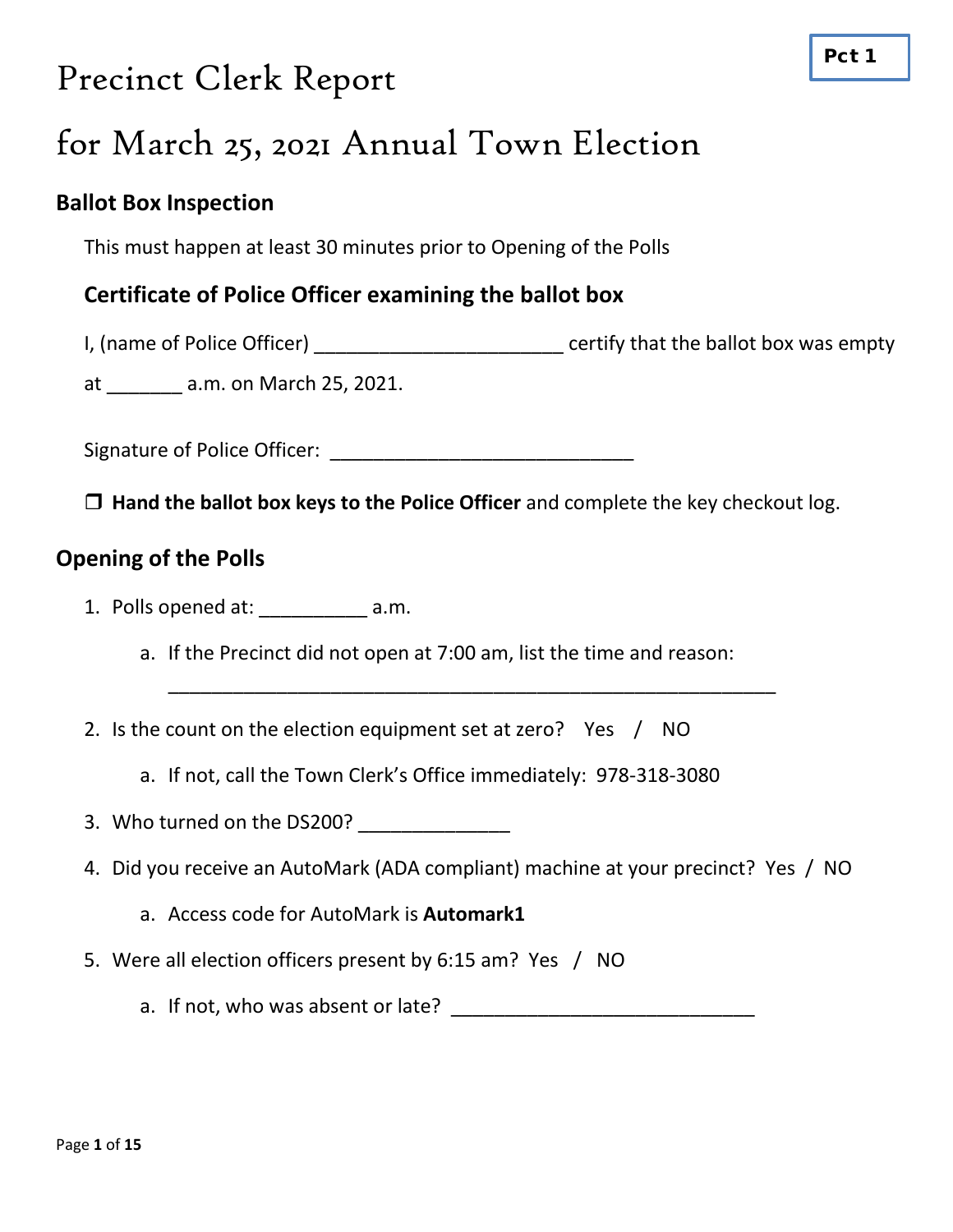# **Precinct Ballot Report**

**Ballot Delivery LOG** (log in all ballot deliveries during the day)

| <b>Time</b>  | # Regular | # Absentee | # Vote by Mail |
|--------------|-----------|------------|----------------|
| $6:00$ AM    |           |            |                |
|              |           |            |                |
|              |           |            |                |
|              |           |            |                |
|              |           |            |                |
|              |           |            |                |
|              |           |            |                |
|              |           |            |                |
|              |           |            |                |
|              |           |            |                |
|              |           |            |                |
|              |           |            |                |
|              |           |            |                |
|              |           |            |                |
|              |           |            |                |
|              |           |            |                |
|              |           |            |                |
|              |           |            |                |
|              |           |            |                |
| <b>TOTAL</b> |           |            |                |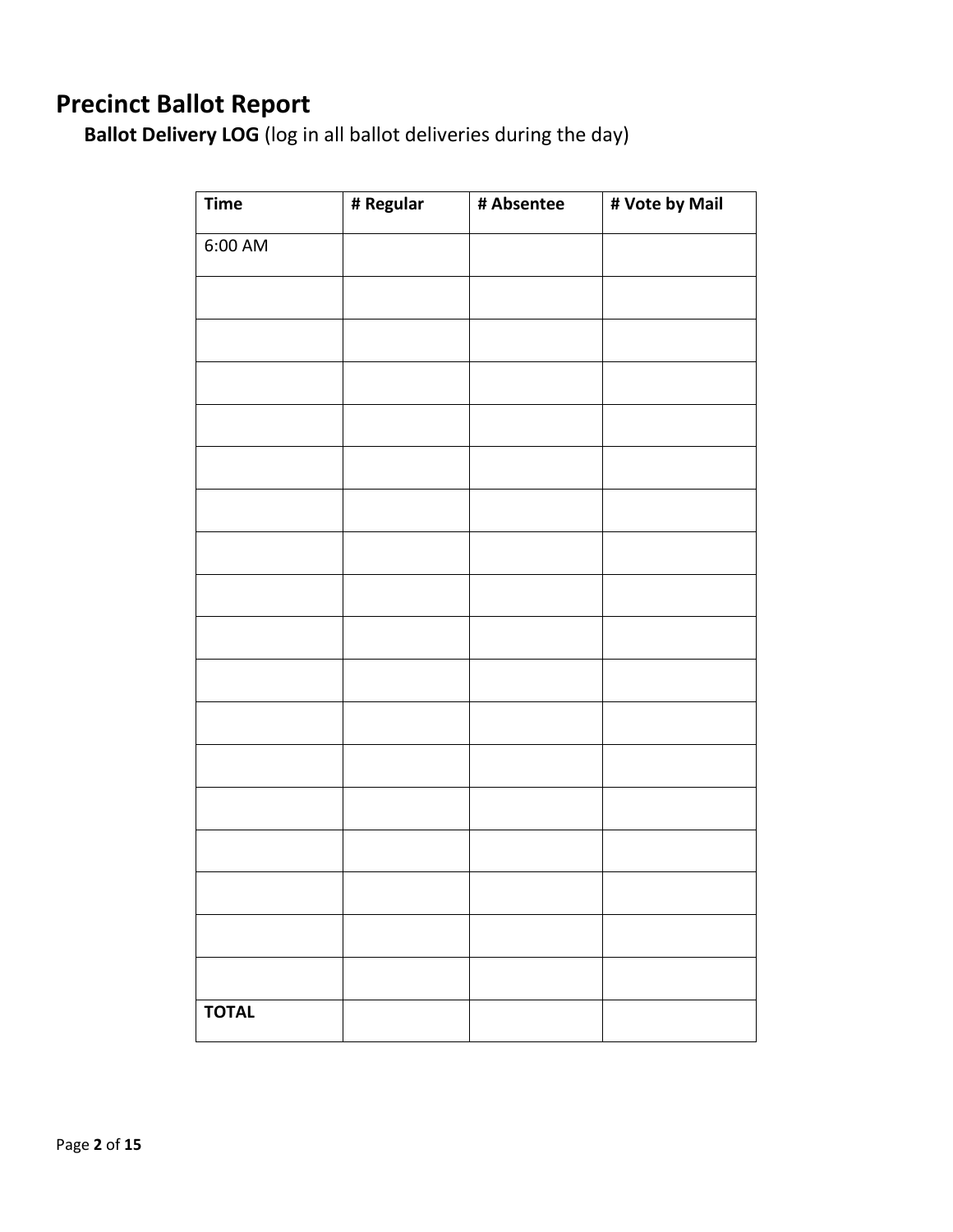| <b>DS200 Ballot count Totals from tally tape</b> |  |
|--------------------------------------------------|--|
| Total number tallied by electronic tabulator     |  |

### **Ballots voted but not counted by DS200**

### **(ballots removed from the upper compartment of the ballot box)**

| Total number of <b>ballots</b> to be <b>HAND COUNTED</b> |  |
|----------------------------------------------------------|--|
|----------------------------------------------------------|--|

### **PROVISIONAL ballots cast by voters**

| Total number of <b>provisional ballots</b> in provisional ballot |  |
|------------------------------------------------------------------|--|
| bag (place this pouch in backpack)                               |  |

### **SPOILED ballots**

| Total number of spoiled ballots |  |
|---------------------------------|--|
|                                 |  |

### **REJECTED ballots**

| Total number of rejected ballots |  |
|----------------------------------|--|
|                                  |  |

### **UNUSED ballots**

| Total number of unused ballots |  |
|--------------------------------|--|
|                                |  |

\_\_\_\_\_\_\_\_\_\_\_\_\_\_\_\_\_\_\_ \_\_\_\_\_\_\_\_\_\_\_\_\_\_\_\_\_\_\_

Warden's Signature **Clerk's Signature**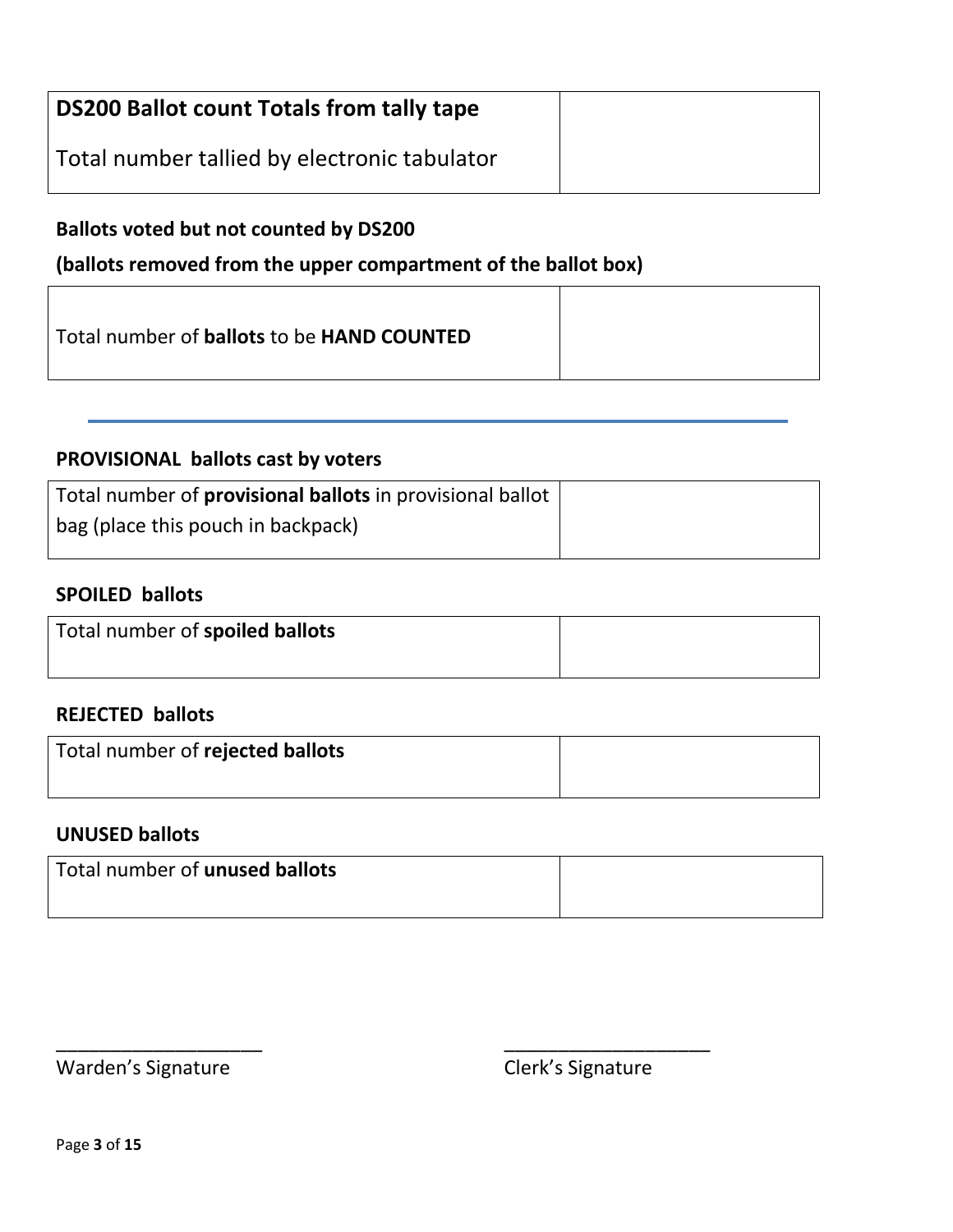#### **Closing of the Polls**

 $\Box$  **Announce** that the polls are closed at 8:00pm. Time the last person voted:

- **Process** any remaining absentee ballots/voters finishing the process
- **Close** election in DS-200
- **Print** 2 results tapes from the DS200 Machine
	- Tape one to the door for public view
	- Hand one to the Registrar of Voters who will return it to the Town Clerk's Office
- **Turn off the DS200** and **Automark Machines**
- **Move the METAL BAR up and push into place before closing the door with the power cord**
- **Remove ballots** from TOP compartment of the Ballot Box to be hand-tallied
- **Remove ballots** from MAIN compartment of the Ballot Box to be sorted and searched for write-ins
- **Inspect** all machine-tallied ballots for stray marks indicating a write-in vote that the machine might not have read (oval not filled in or a hand written name)
- **Record** the number of uncounted ballots that were taken from upper front compartment of the ballot box (not tallied by the DS200 Machine) in the Precinct Ballot Report on the previous page
- **Tally** all offices of the untallied ballots from the top compartment
- **Pack up** all **voted and counted ballots** (not provisional ballots) in the **Blue** ballot transfer case, then sign and date the attached certificate indicating that the case contains only voted ballots. Seal top and side.
	- Used ballot transfer case seal #s
- **Pack up** all **unused (including spoiled and rejected) ballots & AV ballot envelopes** in the BLACK ballot transfer case designated for unused ballots.
	- Unused ballot transfer case seal  $#s$
- **Backpack:** all voter check-lists, provisional ballot pouch and green back pocket of the Clerk's book
	- Backpack seal number #\_\_\_\_\_\_\_\_\_\_\_\_\_\_\_\_\_\_
- **T** Timesheet must be completed and signed by all election workers in order to be paid. Place in the green back pocket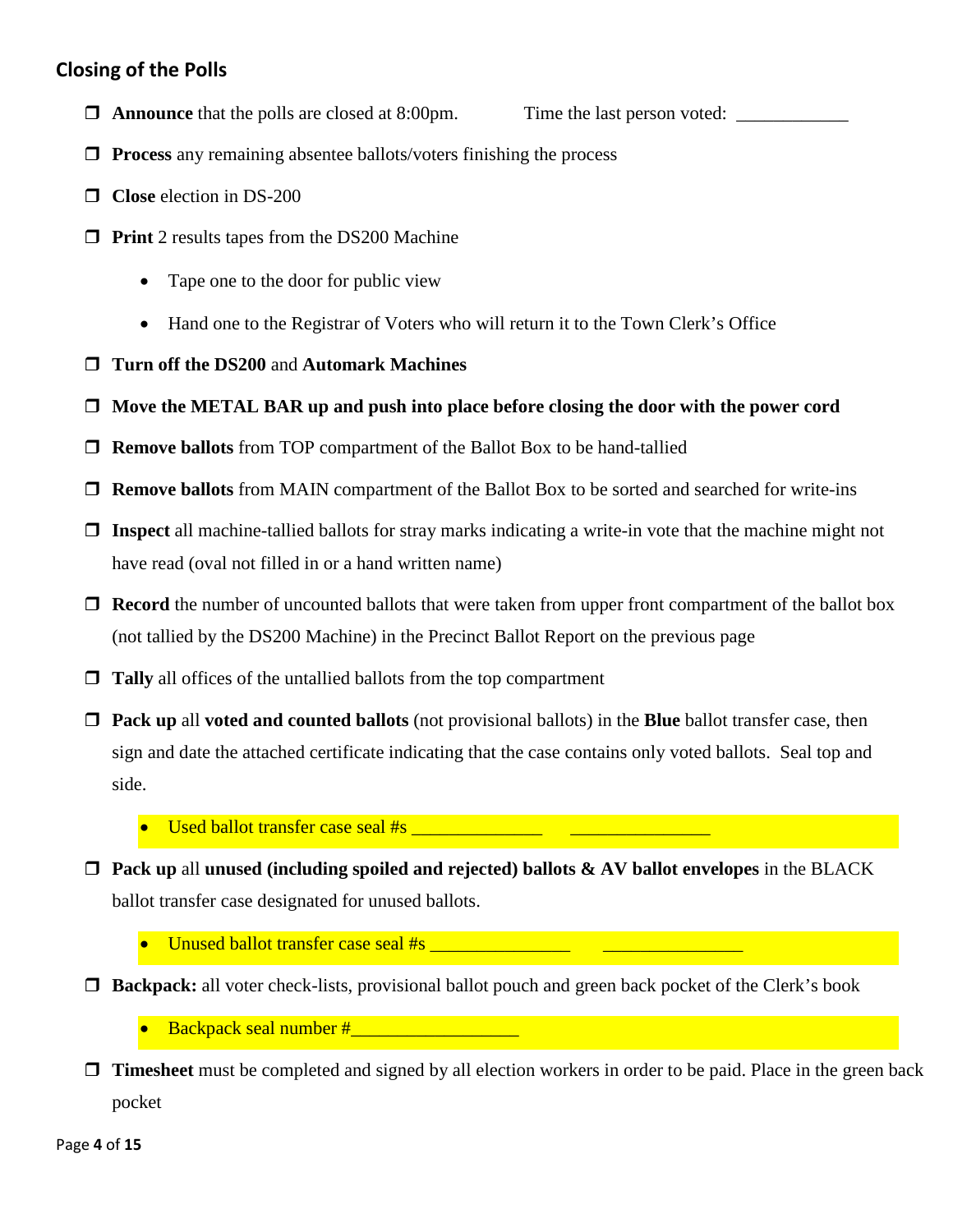### **NUMBER OF QUALIFIED VOTERS**

#### **Checked in and out**

#### **Annual Town Election – March 25, 2021**

PRECINCT\_\_\_\_

#### **ELECTION OFFICERS' CERTIFICATE OF VOTERS CHECKED In and out**

To the Town Clerk:

We hereby certify that the foregoing list was used by us on March 25, 2021, and that the following number of total voters were "checked-in" and "checked-out" by us.

#### **If using electronic voter check in**

Total Voters Checked in using electronic poll book \_\_\_\_

Total voter labels placed in check-in label book \_\_\_\_

**If using paper voter check-in**

Total Voters Checked in Check-In Books \_\_\_\_

Total Voters Checked in Inactive Check-in Book \_\_\_\_

Do not attempt to balance the books. The checkout books contain both active and inactive voters so the pages will not match up.

#### **Registrars of Voters**

Joanne Mente Connell Benn Wendy Ann McNally Kaari Mai Tari, Town Clerk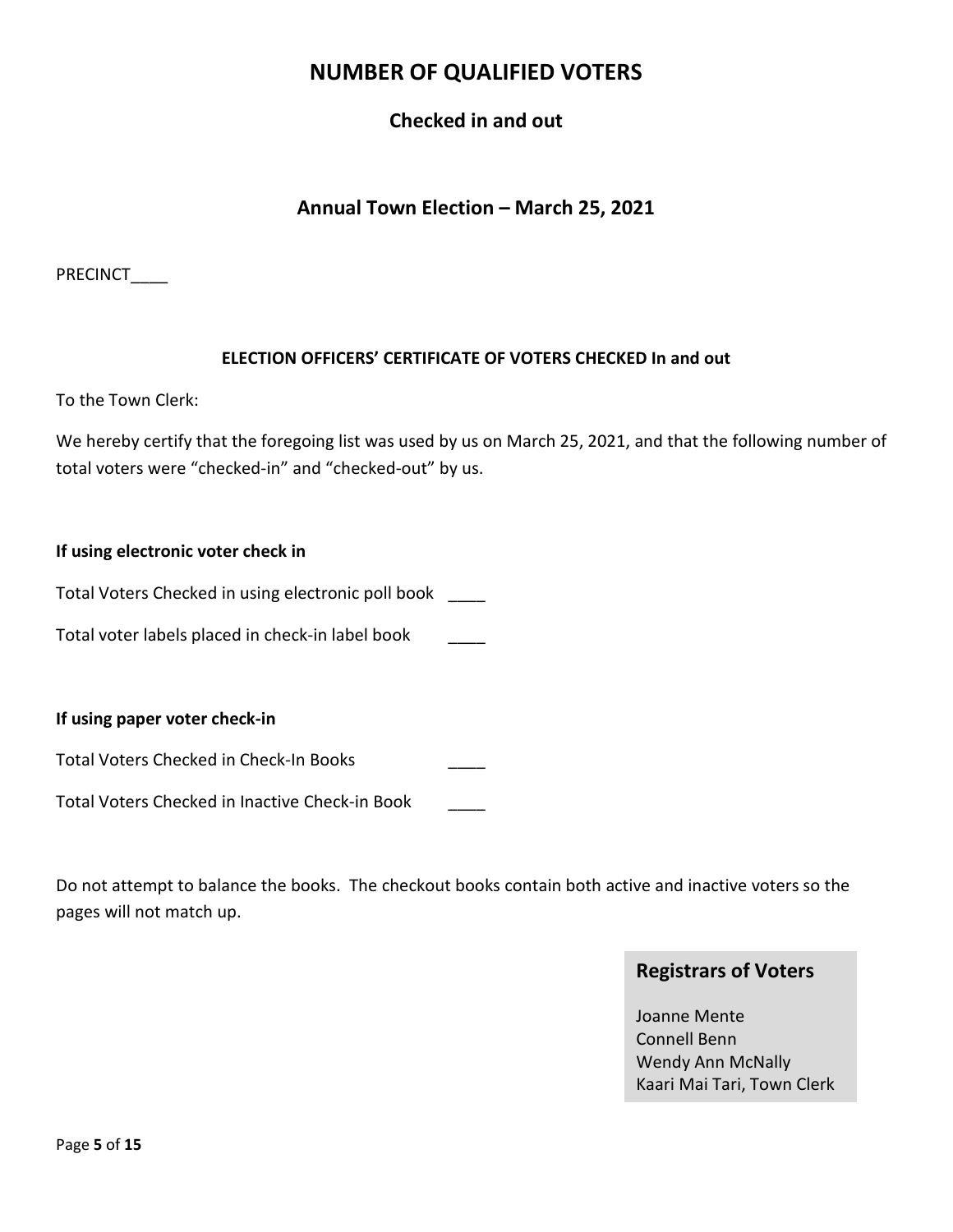| 1. Time:                |  |
|-------------------------|--|
| 2. Describe issue:      |  |
| 3. Who was present?     |  |
| 4. How was it resolved? |  |

| 1. Time:                |  |
|-------------------------|--|
| 2. Describe issue:      |  |
| 3. Who was involved?    |  |
| 4. How was it resolved? |  |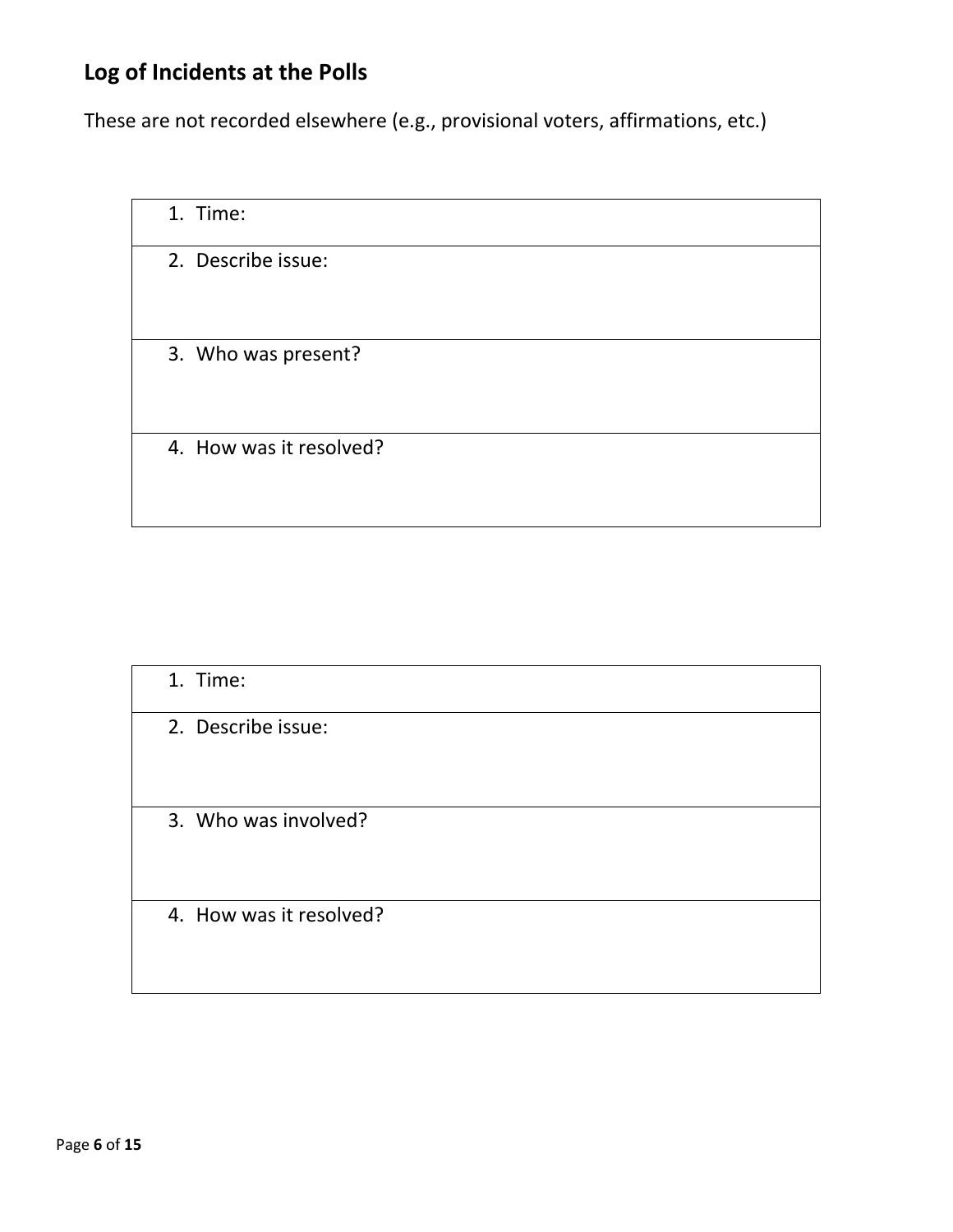| 1. Time:                |  |
|-------------------------|--|
| 2. Describe issue:      |  |
| 3. Who was involved?    |  |
| 4. How was it resolved? |  |

| 1. Time:                |  |
|-------------------------|--|
| 2. Describe issue:      |  |
| 3. Who was involved?    |  |
| 4. How was it resolved? |  |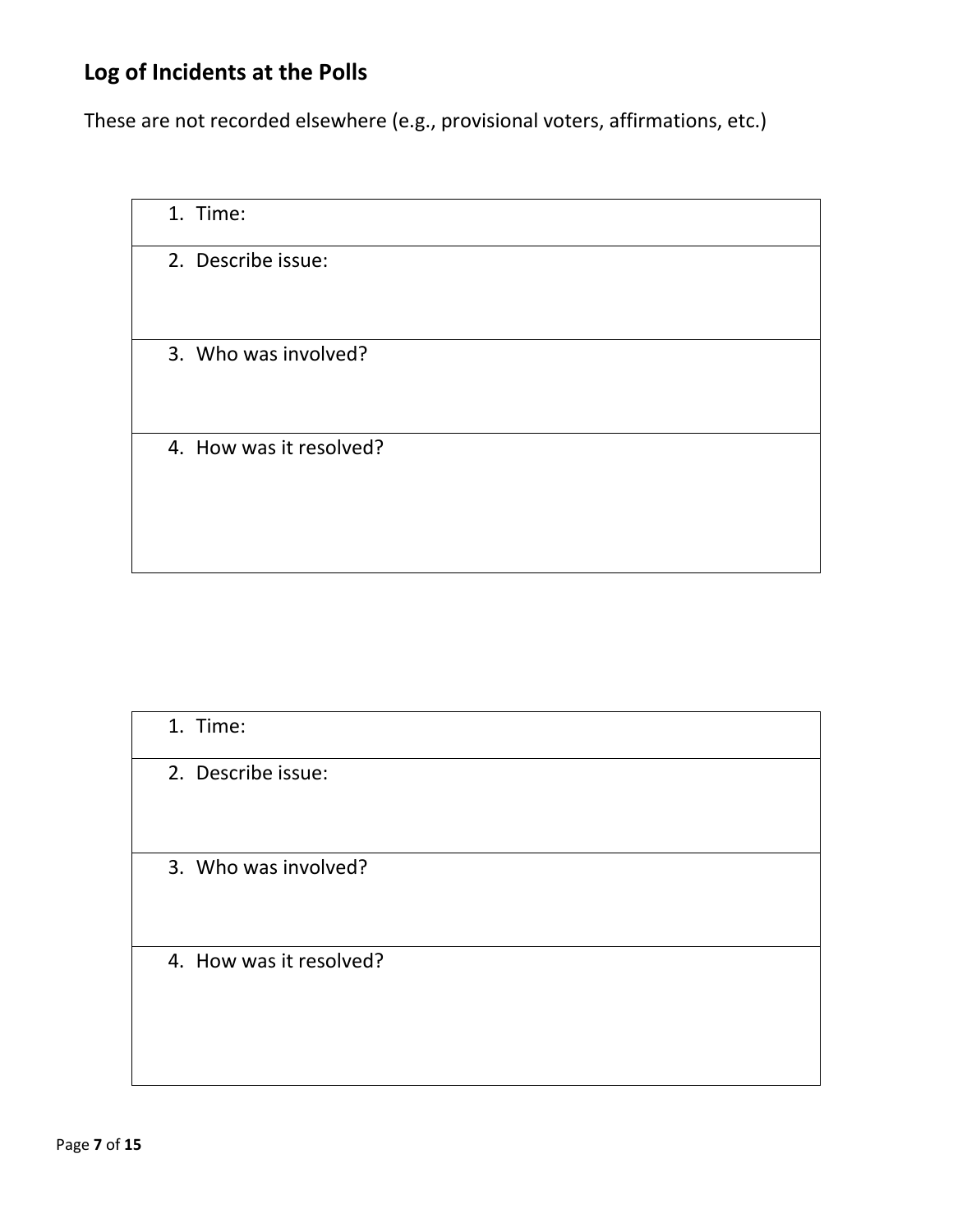| 1. Time:                |  |
|-------------------------|--|
| 2. Describe issue:      |  |
| 3. Who was involved?    |  |
| 4. How was it resolved? |  |

| 1. Time:                |  |
|-------------------------|--|
| 2. Describe issue:      |  |
| 3. Who was involved?    |  |
| 4. How was it resolved? |  |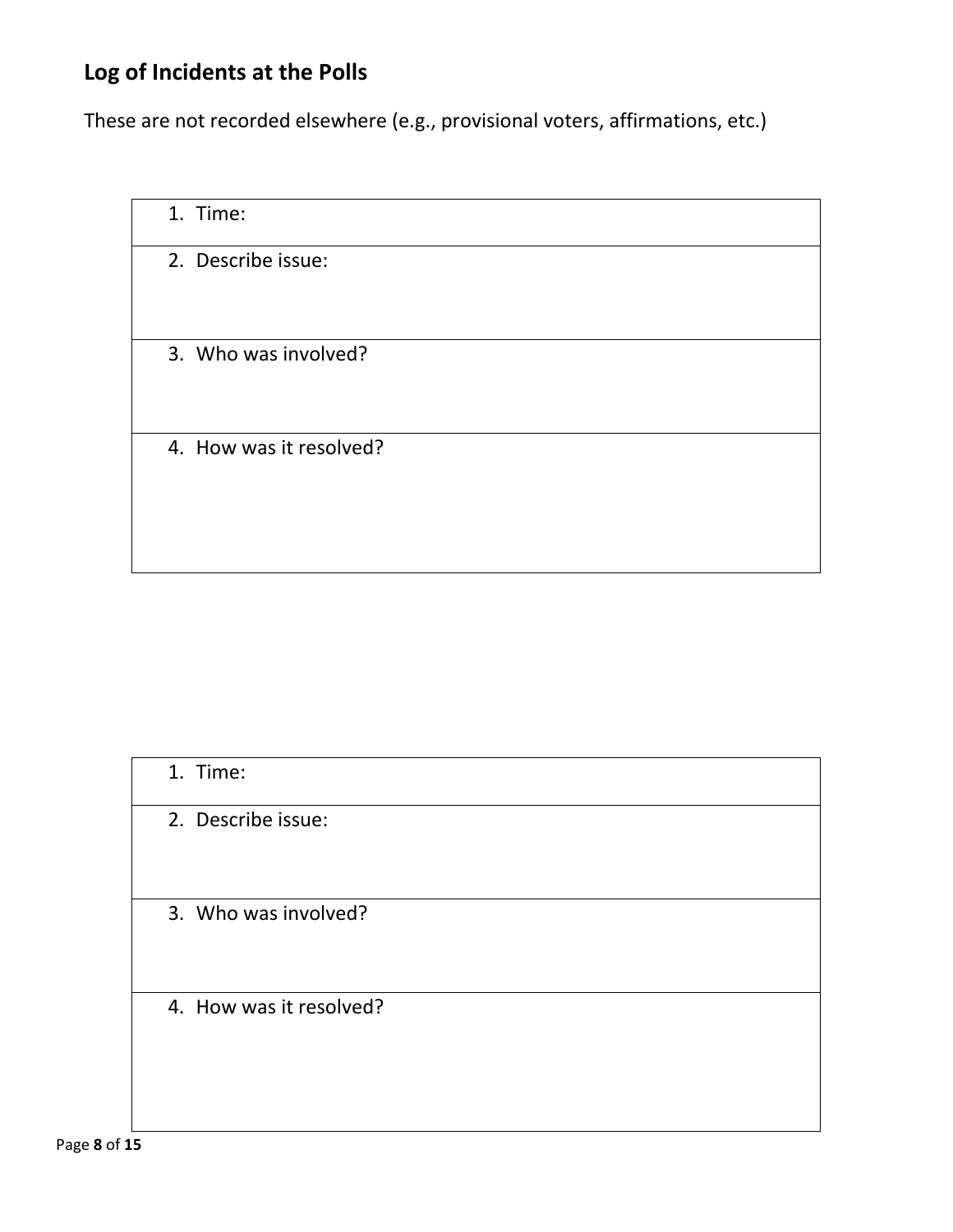| 1. Time:                |  |
|-------------------------|--|
| 2. Describe issue:      |  |
| 3. Who was involved?    |  |
| 4. How was it resolved? |  |

| 1. Time:                |  |
|-------------------------|--|
| 2. Describe issue:      |  |
| 3. Who was involved?    |  |
| 4. How was it resolved? |  |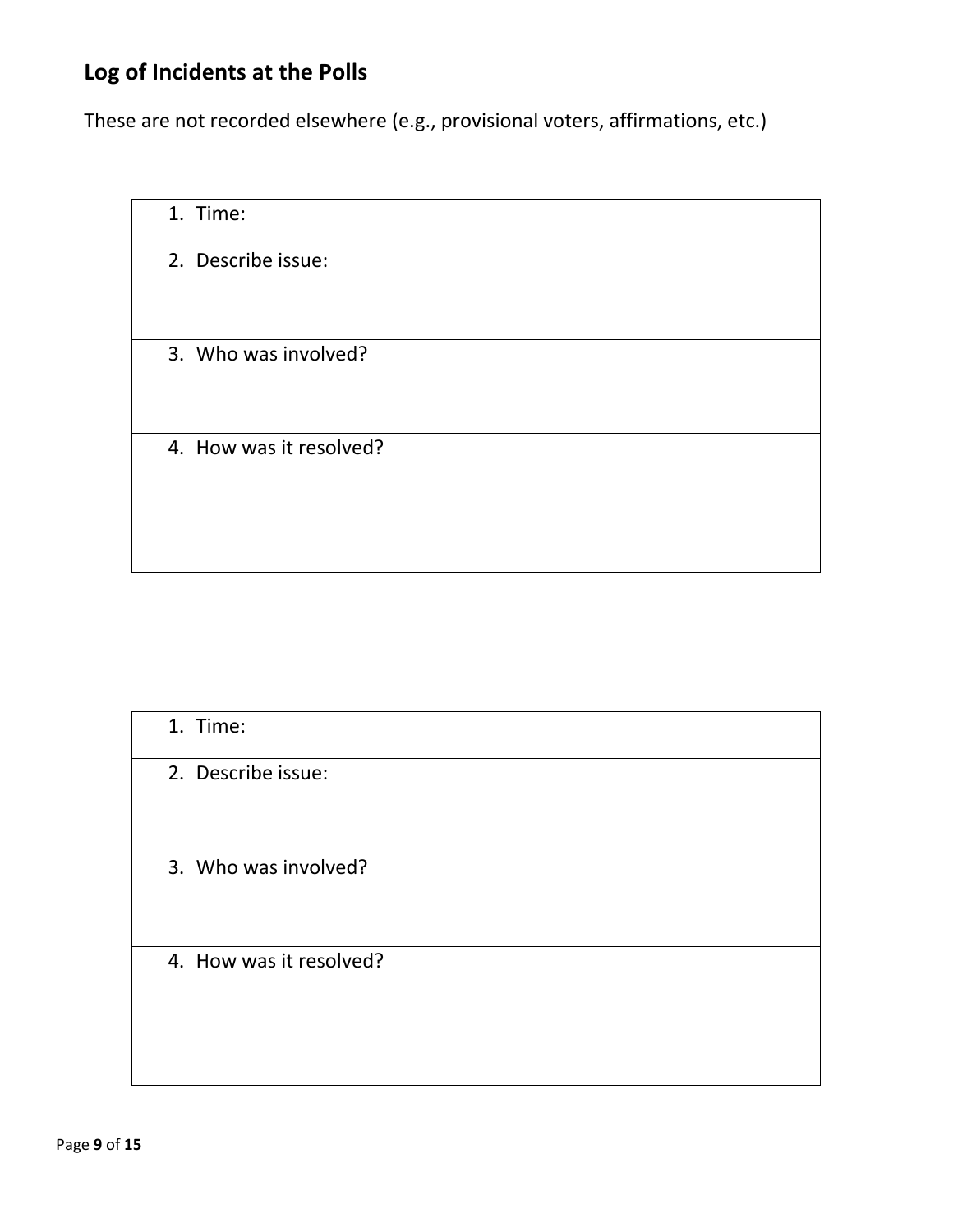| 1. Time:                |  |
|-------------------------|--|
| 2. Describe issue:      |  |
| 3. Who was involved?    |  |
| 4. How was it resolved? |  |

| 1. Time:                |  |
|-------------------------|--|
| 2. Describe issue:      |  |
| 3. Who was involved?    |  |
| 4. How was it resolved? |  |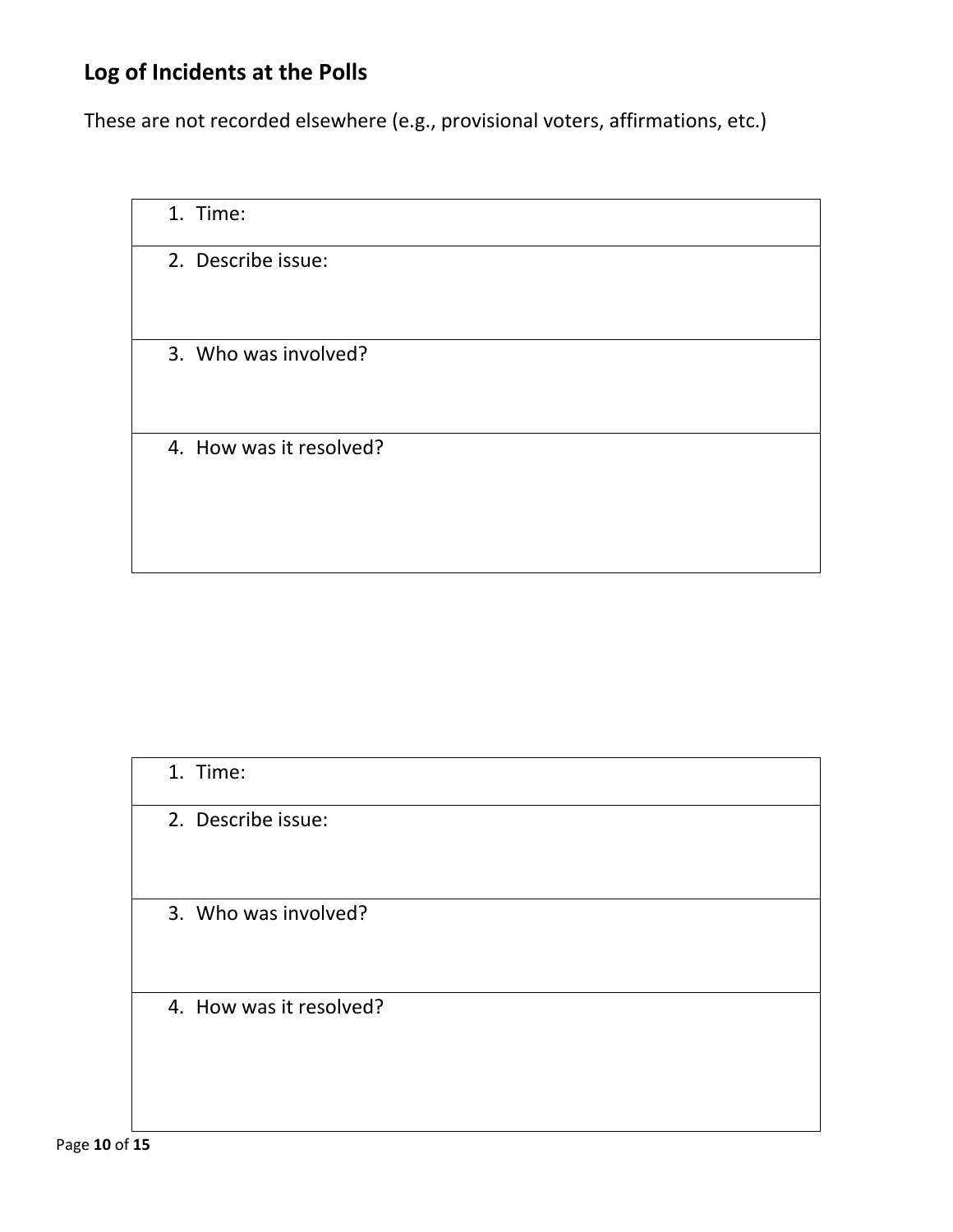| 1. Time:                |  |
|-------------------------|--|
| 2. Describe issue:      |  |
| 3. Who was involved?    |  |
| 4. How was it resolved? |  |

| 1. Time:                |  |
|-------------------------|--|
| 2. Describe issue:      |  |
| 3. Who was involved?    |  |
| 4. How was it resolved? |  |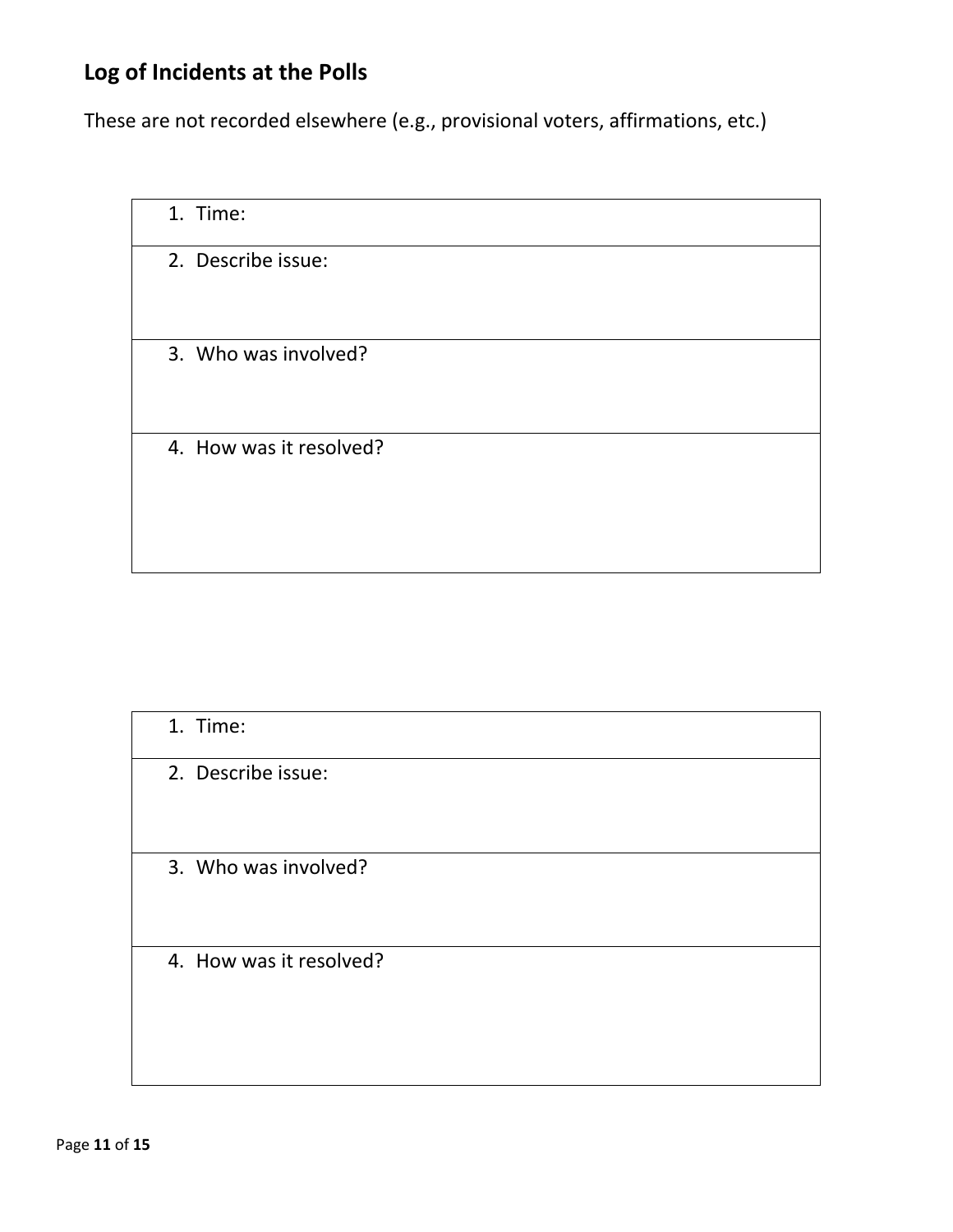| 1. Time:                |  |
|-------------------------|--|
| 2. Describe issue:      |  |
| 3. Who was involved?    |  |
| 4. How was it resolved? |  |

| 1. Time:                |  |
|-------------------------|--|
| 2. Describe issue:      |  |
| 3. Who was involved?    |  |
| 4. How was it resolved? |  |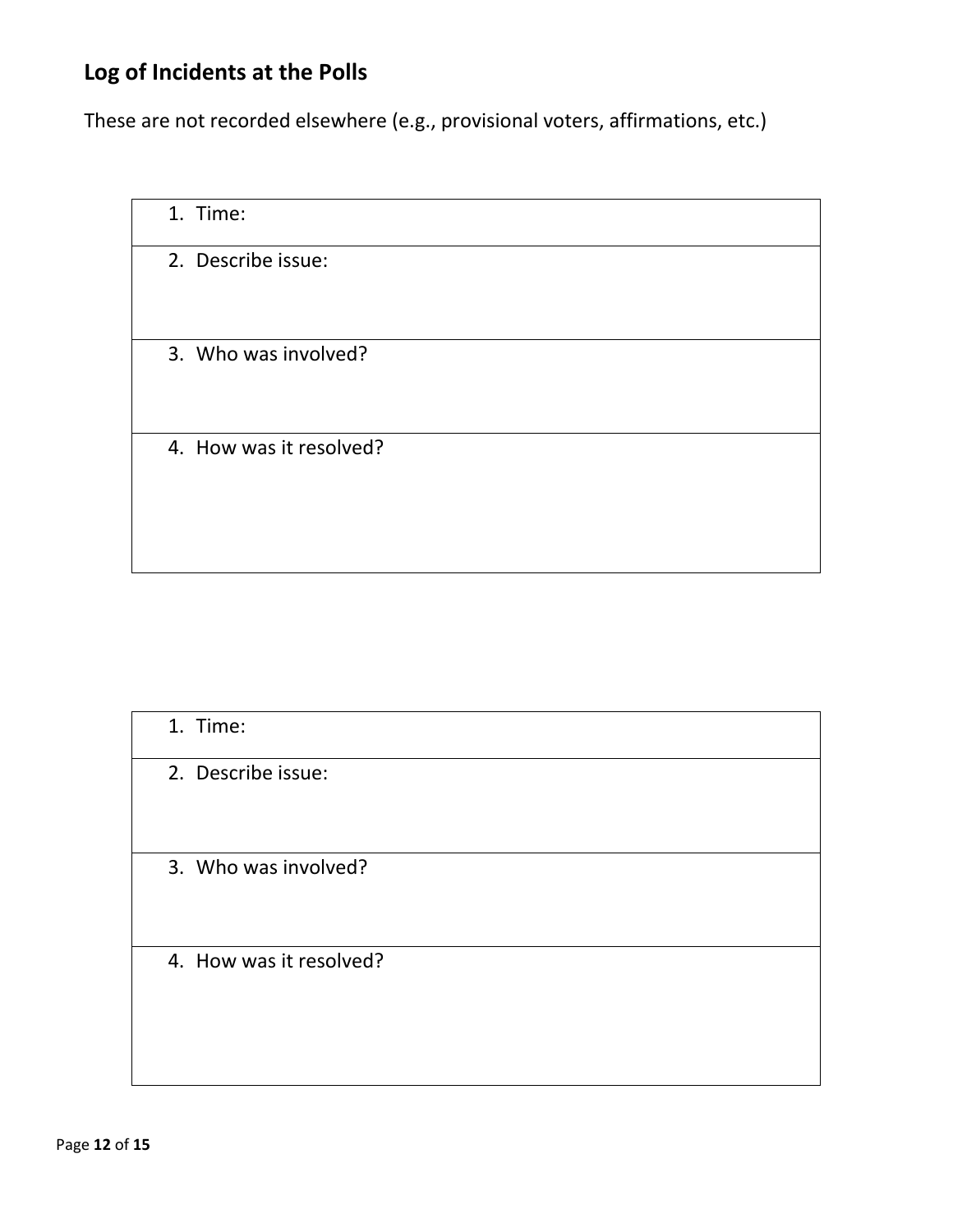| 1. Time:                |  |
|-------------------------|--|
| 2. Describe issue:      |  |
| 3. Who was involved?    |  |
| 4. How was it resolved? |  |

| 1. Time:                |  |
|-------------------------|--|
| 2. Describe issue:      |  |
| 3. Who was involved?    |  |
| 4. How was it resolved? |  |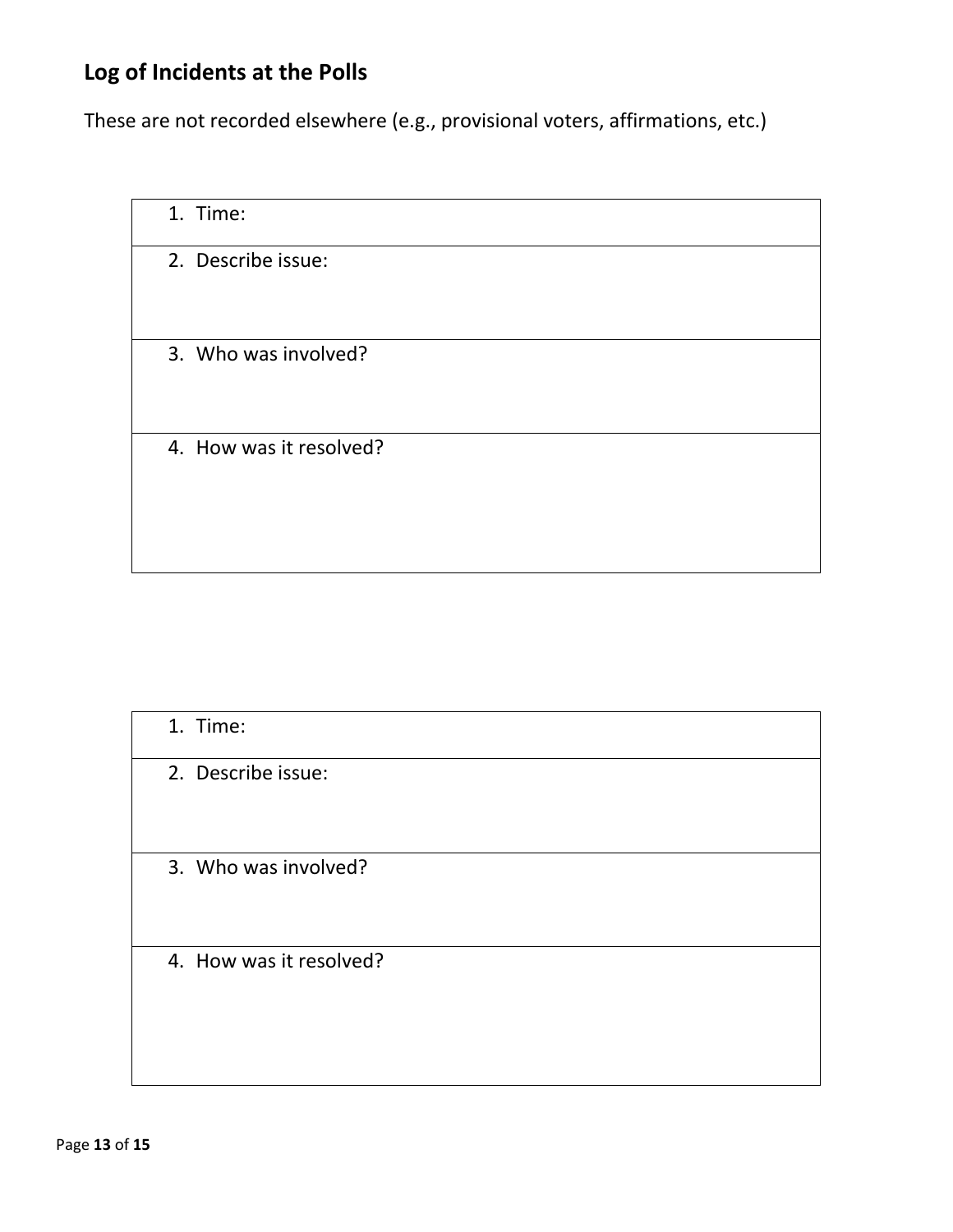| 1. Time:                |  |
|-------------------------|--|
| 2. Describe issue:      |  |
| 3. Who was involved?    |  |
| 4. How was it resolved? |  |

| 1. Time:                |  |
|-------------------------|--|
| 2. Describe issue:      |  |
| 3. Who was involved?    |  |
| 4. How was it resolved? |  |